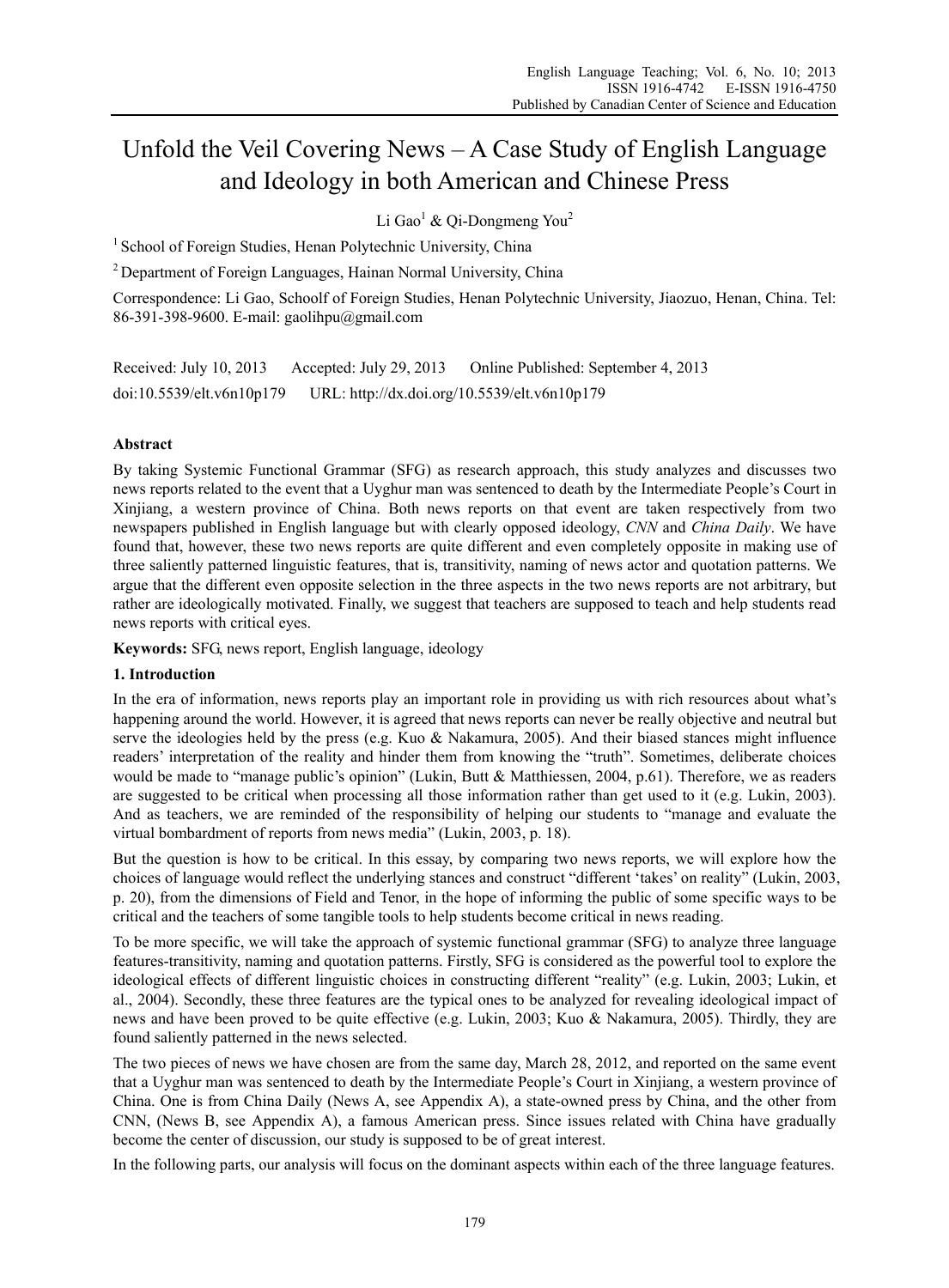## **2. Analysis of Linguistic Features**

#### *2.1 Transitivity*

The notion of transitivity is closely related with three elements—processes, participants, and circumstances (Delin, 2000). Analyzing transitivity means analyzing "different choices in type (and number) of processes, participants, and circumstances" (Coffin, Donohue & North, 2009, p. 292), or more simply, "analyzing the components of language that function to represent 'who does what, to whom, where, when, and how'" (Coffin, et al., 2009, p. 288). Those different choices are subject to the perspectives of the language users (Coffin, et al., 2009, p. 309) and would "create different 'angle on the world'" (Coffin, et al., 2009, p. 292-293). Therefore, examining transitivity can help us to understand how the underlying stances are reflected and how the different angles are created through language choices.

In previous studies, it seems that transitivity analysis for revealing different stances can be more effective in the comparison between sentences of the "same" content (e.g. Lukin, 2003). Accordingly, we found seven pairs across News A and B sharing "similar" content and analyzed them in terms of process, participant and circumstance (see Appendix B). A significant difference was found in their choices of process as follows.

Table 1. The choice of material process and verbal process in the two news reports

| Resources   | Material process                                                      | Verbal process   |
|-------------|-----------------------------------------------------------------------|------------------|
| China Daily | 16 times (all a. except 6.a.)                                         | 1 times $(6.a.)$ |
| <b>CNN</b>  | 5 times $(1.b., 4.b., 6.b., 7.b.)$ 4 times $(2.b., 3.b., 4.b., 5.b.)$ |                  |

As shown in Table 1, the dominant process in News A is Material process while in News B, both Material and Verbal processes seem equally important. However, within the verbiage in News B, all the processes are material one, up to seven times. What makes the difference even more significant is the language choice of participants and those processes.

|                    | Participant (frequency)                        |                        | Process                                                                        |  |
|--------------------|------------------------------------------------|------------------------|--------------------------------------------------------------------------------|--|
| China<br>Daily     |                                                | Actor $(4)$            | "gets [death sentence]", "went", "attacked", "died"                            |  |
|                    | "terrorist" and his group (8)                  | Goal $(4)$             | "was sentenced to death", "was found guilty",<br>"was captured", "was wounded" |  |
|                    | "police" group (4)                             | Actor $(2)$            | "rushed <to scene="" the="">", "shot[terrorists]<br/><dead>"</dead></to>       |  |
|                    |                                                | Goal $(2)$             | "was killed", "were injured"                                                   |  |
|                    |                                                | Actor $(2)$            | "died",                                                                        |  |
|                    | "people" $(3)$                                 | $\overline{G}$ oal (1) | "were injured"                                                                 |  |
|                    | "terrorist attacks" $(1)$                      | $\overline{Actor(1)}$  | "occurred"                                                                     |  |
| <b>CNN</b>         | Participant (frequency)                        |                        | Process                                                                        |  |
|                    | "China" and her group                          | Actor $(4)$            | "sentenceto death", "detained", "shotdead",<br>"blamed"                        |  |
|                    |                                                | Sayer $(4)$            | "reported" $(2)$ , "said" $(2)$                                                |  |
|                    | $\overline{\text{Xinjiang}}(1)$                | Goal $(1)$             | "was rocked"                                                                   |  |
|                    | Participant (frequency)                        |                        | Process                                                                        |  |
| The Said<br>in CNN | "a local court" (3)<br>Actor $(3)$             |                        | "has sentencedto death", "convicted",<br>"sentencedto death"                   |  |
|                    | "Uygur man" and his group $(2)$<br>Actor $(2)$ |                        | "killed", "wounded"                                                            |  |
|                    | "policeman" group (2)                          | Goal $(2)$             | " were wounded", "was killed"                                                  |  |

Table 2. The choice of participant and process in the two news reports

From Table 2, it is clealy seen that two reports mainly differ in the way of reporting who did what to whom.

In News A, "terrorist" is a focus of information describing what he and his group members did and what damage they have caused. Those material processes do not only directly relate "Mamut" and his group members with the actions of "killing" and "attacking" as the actors, but also present the "account dynamic" (Coffin, et al., 2009, p. 295) and vivid as if they were happening before the audience. The cruelty and the tragic consequence of their actions become more direct, real and shocking and thus it is more likely to get readers' hatred towards the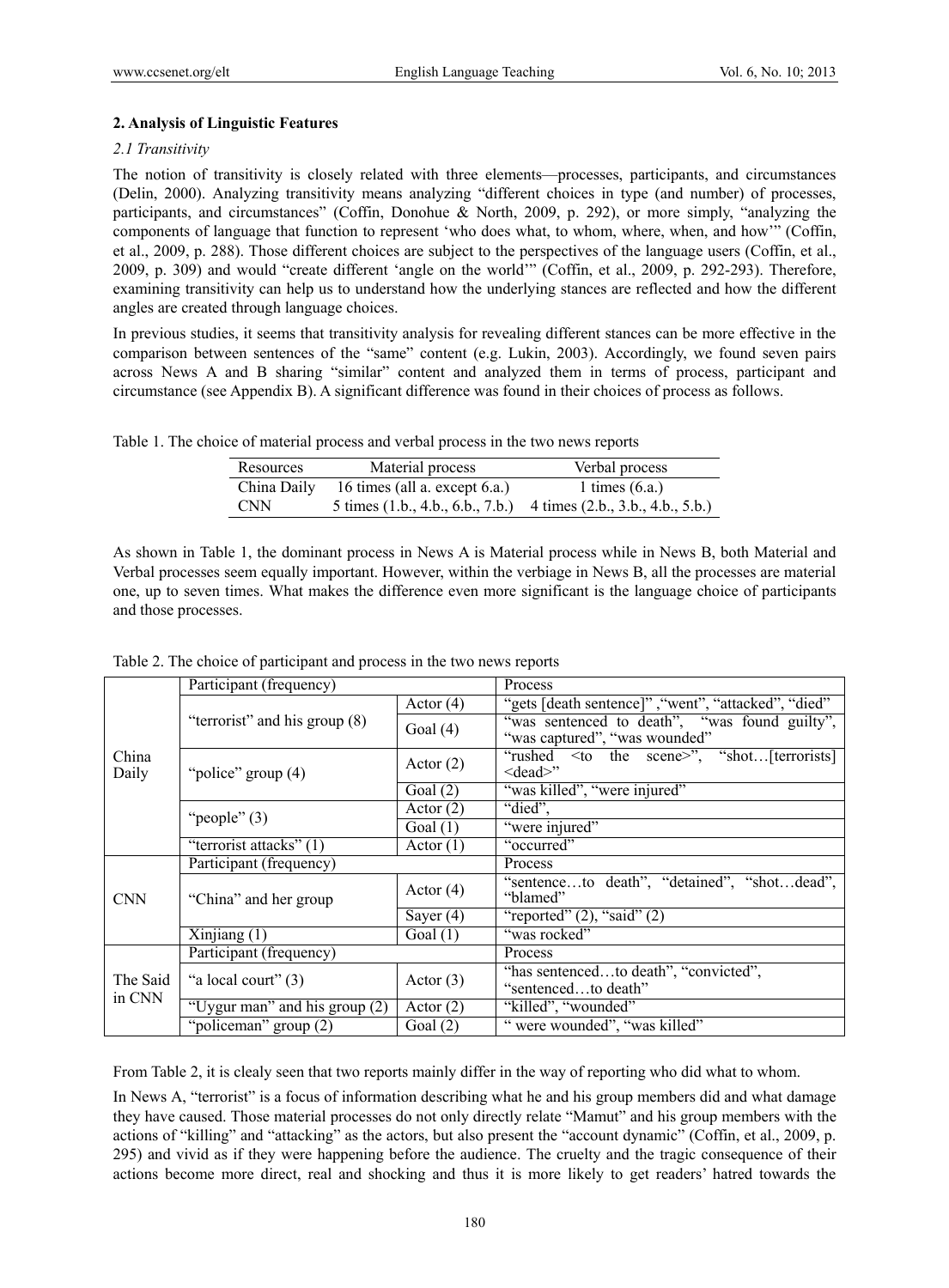"terrorist" and their agreement with the "court's" judgment. Even though the "terrorist" group has been the goal for four times, it doesn't affect their negative image. For example, in 3.a., "Abdukerim Mamut was found guilty of running a terrorist organization, leading terrorist attacks and murder", the man is not only defined as "guilty", but also again presented as the initiator of those crimes. All the impression it leaves is that the man has done terrible things and he deserves the punishment. This is further emphasized by moving away or making implicit the sentence giver "the court" by passive voice in 2.a. and 3.a. and by middle voice in 1.a.. Particularly in 1.a., by adopting the middle voice which is considered as a "powerful way of effacing agency" (Lukin, et al., 2004, p. 63), and placing the "terrorist" as the agent followed by the verb "gets", it probably suggests that the man is the real reason of getting himself sentenced rather than anyone else. This perspective is typically crucial because as the title of the news report, it will bias readers' understanding and interpretation of the whole news (Kuo & Nakamura, 2005). Meanwhile, the police "rushed to the scene" and saved other people's life, and "were wounded" in their heroic and righteous actions. What's more, labeling the man as "terrorist" further suggest he is the one who must be guilty and should be universally criticized. All the language choices reflect the idea that the man is extremely guilty and should deserve a punishment as severe as death sentence and what the Chinese government has done is fair and right.

However, in News B, things are totally different. The man is always placed at the position of Goal in the actions by Chinese government. As Coffin et al. (2009) points out, it is the agent that typically brings about changes, i.e. it is "China" that makes the change, to "the man". To be specifically, it is "China" that initiates the action of sending the "Uyghur man" to jail and thus should be responsible for his miserable result. Therefore, "China" is made as the external reason of the man's punishment and the "Uyghur man" himself seemingly has little responsibility and may just be a passive sufferer of the action by "China". While in the verbal process, the man is always placed in the Verbiage. Both positions seem to suggest that he is the sufferer of Chinese governmental power of administration and speech.

Besides directly reporting what Chinese authorities did to the man, News B moves the verbal process at the end of the whole sentence when quoting directly or indirectly what "the court" has done to the man. Take 2.b. as an example.

"A local court in the far western Chinese province of Xinjiang has sentenced to death a Uyghur man who it says led an attack in a busy street last month that left 15 people dead, Chinese state media reported".

The verbal process is clearly separated from the Verbiage with comma, functioning more like a circumstance as the phrase "according to the Chinese state media" does. Since "circumstances… are more peripheral" compared with process and participants (Coffin, et al., 2009, p. 289), such positioning downplays the role of the verbal process and simultaneously greatly foregrounds what is said. And in the Verbiage, the man becomes the affected by the action initiated by the "court" again, continuing to emphasize the implication that it is China that brings about the suffering to the man. Although there is an embedded relative clause led by "who" to describe the crime done by the "Uyghur man", this grammatical structure has already "grammatically marginalized" its own content (Lukin, et al., 2004, p. 71). What's more, the naming of the court matters. Here it is "a local court in the far western Chinese province"—a place seems to be poor and uncivilized. Such association would mitigate the authority and expertise of the court and thus the fairness of its judgment. To the contrast, in News A, it is "the Intermediate People's Court". This official name is more likely to encourage readers to admit the authority, expertise and thus judgment of the institution.

Oppositely, when what the "Uygur man" has done is reported, the verbal process will be placed at the very beginning of the whole sentence. Take 4.b. for example.

"It said Mamut and other members of the group killed 15 people and wounded 14 others "with axes and knives" in Yecheng County on February 28."

Having its Sayer and the verbal process at the very beginning, the sentence clearly indicates a relation of subordination, an embedding structure. As suggested by Thornborrow (1994), the structural embedding of clauses whose agent is "Mamut and other members of the group" into main clause whose agent is "It (Global Times)", would mitigate the actions of "killing and hurting" and agency of "Mamut" as the killer and attacker, and suggest more initiation of "It" to those actions. In another word, it potentially implies that Mamut's killing may not be a solid fact but is heard from some subjective saying. Moreover, what "Mamut" has done is presented in the Verbiage, as if it is a static picture or abstract things, which will have less impact on the readers than dynamic actions (Lukin, et al., 2004). In all, the language choices in News B would create such an impression that this man is innocent and suffer from the cruel and unfair governing of Chinese government or, to be more specific, of "Han population". It is more likely to elicit readers sympathy for the "Ugyhur man" while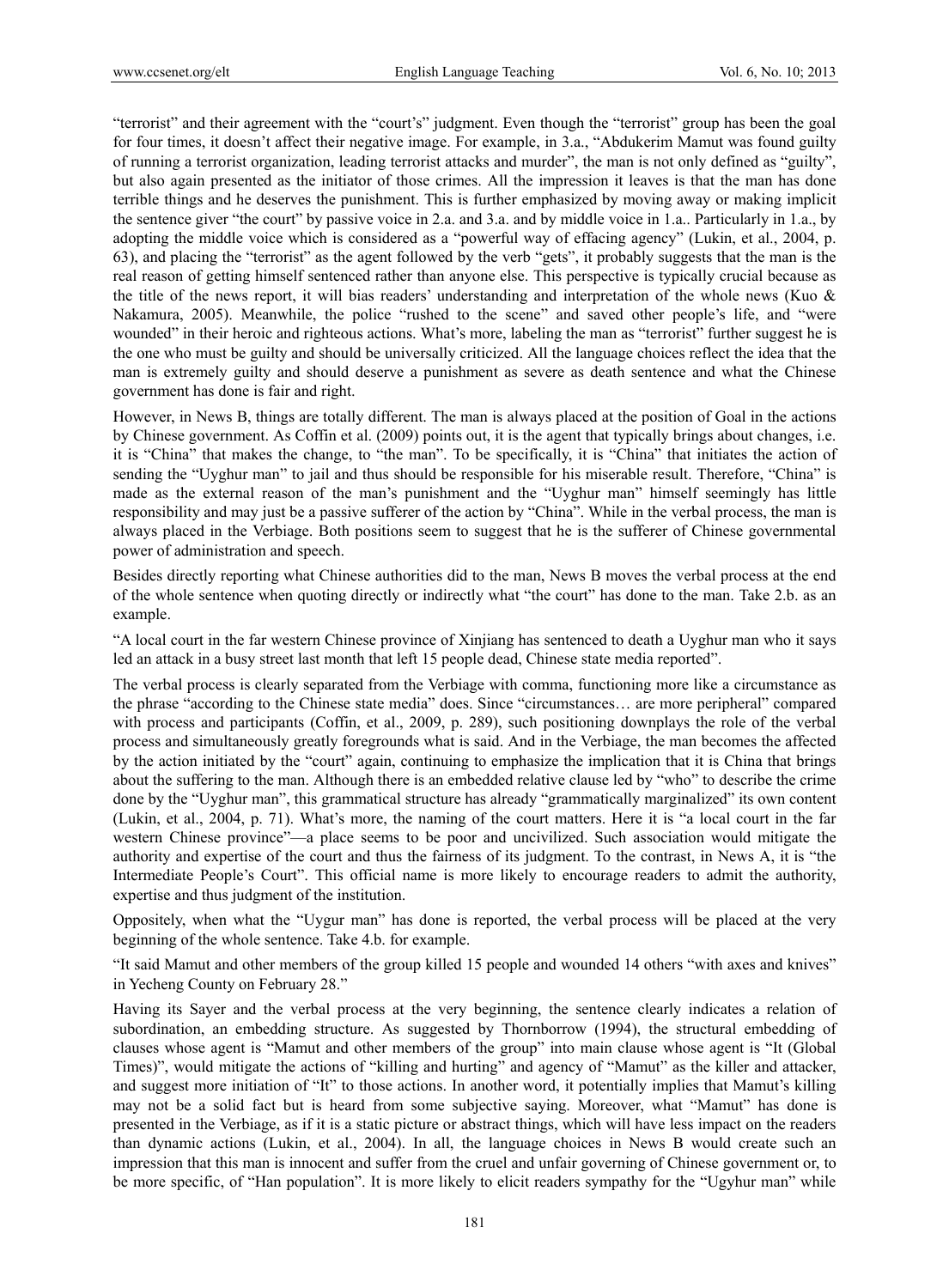aversion against Chinese government. This perspective has been established as early as from the title as News A does and is also facilitated by its less empathetic reporting about Chinese policeman, e.g. "The Chinese authorities said four policemen were wounded and one local securing officer was killed in the clash" (5.b.). Separating the victim talked about to be the sayer of the event would place the sayer in a less sympathetic position (Delin, 2000). Therefore, placing "Chinese authorities" as the sayer of the tragedy happening to the Chinese police and officer would be less likely to evoke readers' sympathy for those "police and officer" who are part of the "Chinese authorities".

According to the analysis above, we can see that through different language choices, two news reports create different takes on reality—the "terrorist" murdered people and deserves the death sentence (by China Daily) or the "Uyghur man" got prisoned by Chinese government and he probably has done nothing but just suffers from the suppression by Chinese government (by CNN). Their difference in representing the "reality" in fact reflect their opposed perspectives to the event—one is for the Chinese government's judgment of death sentence while the other is totally against. And the CNN news even implies the disagreement of the Chinese Government as a whole.

#### *2.2 Naming of the News Actor*

In this section, we will consider how these two pieces of news construct their ideologies through different lexical choice of naming actors. Naming of news actors is one of the various forms taken by referencing forms in news event. Different choice in referencing to news actors can not only characterize and specify the referent's social role or position, but also can reveal the evaluation and attitudes of the journalist toward the actors (Fowler, 1991, cited in Kuo & Nakamura, 2005). Similarly, naming in vocabularies with different connotations can also show the ideological slant of a news report. (Delin, 2000)

These two pieces of news in our data show distinct difference in naming the main actor, a Uygur man, whose name is Abdukerim Mamut. Expressions used in these two news reports to refer to the main news actor are shown in the following table. The numbers in parenthesis represent the number of times each descriptive label is used.

| China Daily | terrorist $(2)$ , ringleader $(2)$ |
|-------------|------------------------------------|
| <b>CNN</b>  | Uyghur man $(2)$                   |

Table 3. Expressions used in the two news reports to refer to the main news actor

The different lexical choices of the descriptive labels shown in Table 3 construct sharp contrast with regard to the impression of readers on this news actor.

With salient negative effect, the word terrorist in News A, positions Mamut as someone whose existence threatens the safety of people and even who greatly probably brings death to people, especially to those innocent and weak ones. Compared with terrorist, the word ringleader entails even more strongly negative connotation in that Mamut not only by himself behaves dangerously towards public order and safety but also instigates others to follow him and form more and bigger threats to people. While, the choice of the phrase Uyghur man in News B, positions Mamut as an average civilian, who lives in Xinjiang and belongs to the Uyghur minority group, as common as anyone among thousands of Uyghur people there.

It has been discussed that both negative and positive words entails affective meaning in that they indicate something of the attitudes and evaluation of the journalist toward the person referred to (Delin, 2000; White, 2004). The different selection of words to name Mamut signals the different perspectives of the two newspapers about this event, which also reflects their political stance behind. By terrorist, News A sees Mamut as an enemy; while, News B just considers him a common civilian by the phrase "Uyghur man".

In News A, given the background knowledge of terrorists most readers harbor, such as the disastrous consequence resulted from the horrible terrorist attack, readers will judge that Mamut, a terrorist and a ringleader of a terrorist group, is supposed to be sentenced to death or deserves the death sentence. It is hard for readers to generate sympathy or pity for a terrorist. In contrast, in news B, it seems normal for a court to sentence Mamut to death for what he did, but at the same time some affection or even sympathy may be activated on the part of readers for the selection of the phrase Uyghur man instead of terrorist. The reason behind this lies in the following two aspects. On the one hand, average people are in common sense considered as the weak part in front of government; on the other hand, minorities is usually taken as inferior to majorities. People's attitudes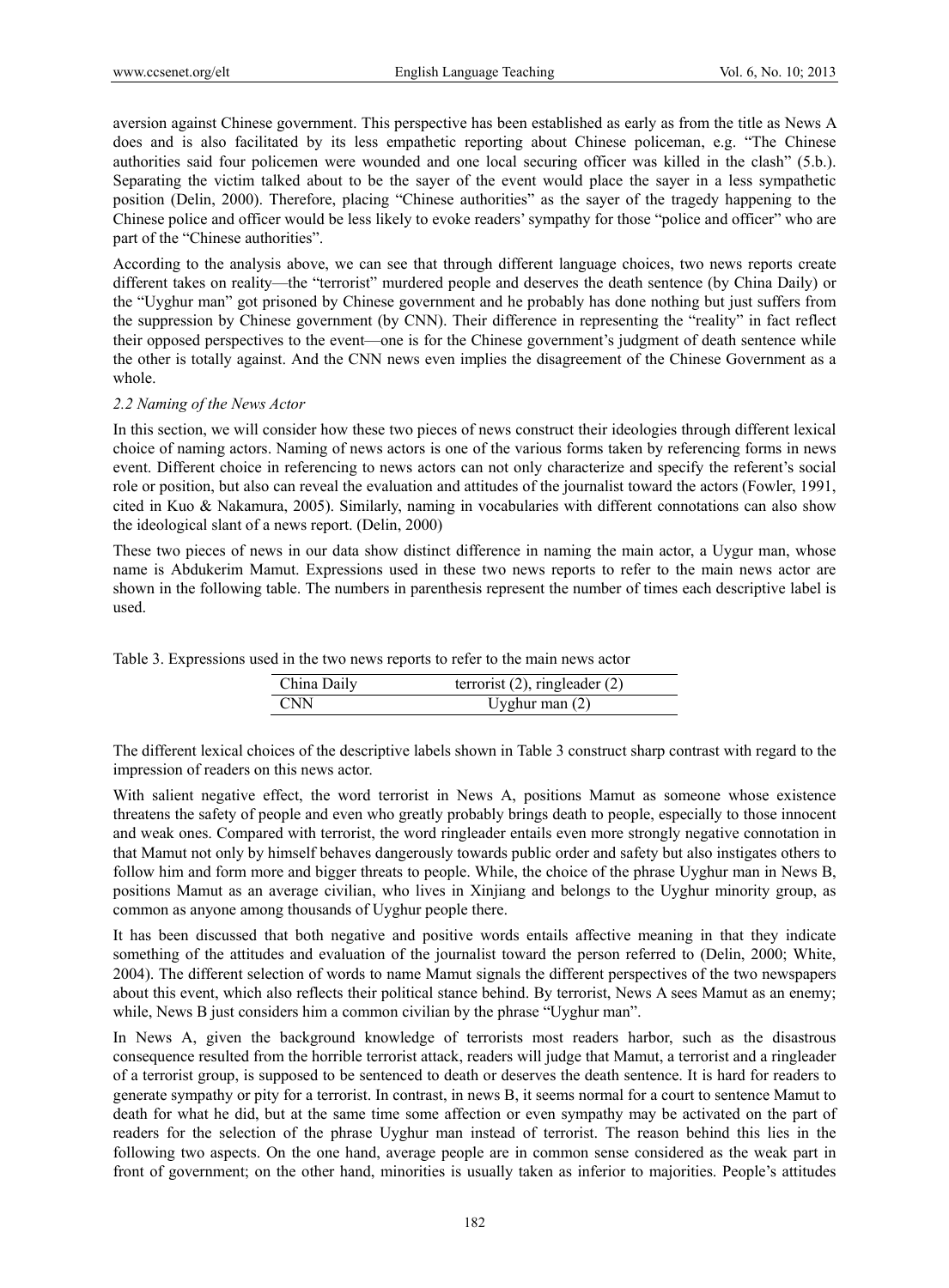toward an average minority man and a terrorist will definitely differ in a great sense. Thus, readers of news A and B are positioned in different stance in terms of their attitude towards Mamut.

Another point which can reinforce the effect of the different lexical choice of naming Mamut is that both of them appear in the news headline. Headline usually contains the crucial information of the whole news and thus such a summary necessarily implies a perspective on a news event, which "may bias the understanding process and influence the interpretation made by the readers" (Van Dijk, 1991, cited in Kuo & Nakamura, 2005, p. 400). Cognitively headline is strategically used by readers to construct the overall meaning of the news event (Kuo  $\&$ Nakamura, 2005). With the word terrorist in the headline, News A makes reader takes it for granted that Mamut is an ethically bad man. Thus, the process is natural for readers to accept that Mamut deserves death and Chinese government does justice to people. While, with the descriptive phrase Uyghur man in News B, readers will not generate as much negative emotion as in News A.

According to the above analysis, News A and B show overtly different attitudes towards this news event by different lexical choices in naming Mamut. Apart from that, different attitudes among readers are strategically aroused in terms of this event.

#### *2.3 Quotation Patterns*

The next aspect we will look at is the quotation patterns in these two news reports. Quotation is a pervasive feature in news text. While, quotation mode traditionally includes two types, i.e. direct and indirect, mixtures of two types, that is, indirect speech incorporating direct speech or direct speech incorporating indirect speech, are found frequently used in news text too (Kuo, 2003). Literature (Avery & Kim, 2008; Gibson & Zillman, 1993; Kuo, 2003; Kuo & Nakamura, 2005) has discerned some specific characteristic and general functions of quotation in news text. It is generally believed that apart from vividness, precision or dramatic effectiveness, quotation is never a neutral measure but a mediated strategy embedded with ideological bias.

In both News A and News B, it is easy to find out that all the three types of quotation mode are adopted but with some differences as we can see in the following tables. The first column on the left in each table explains the quotation sources.

| Indirect quotation | Direct quotation | Mixed type |  |
|--------------------|------------------|------------|--|
| Chinese authority  |                  |            |  |
| Uyghur authority   |                  |            |  |
|                    |                  |            |  |

Table 4. The indirect quotation, direct quotation and mixed type in News A

| Indirect quotation | Direct quotation | Mixed type |  |
|--------------------|------------------|------------|--|
| Chinese authority  |                  |            |  |
| Uyghur authority   |                  |            |  |

As shown in Table 4 and Table 5, in total number, there are 7 quotations in A and 10 in B with the same number 6 of indirect quotation in both, which exhibits the similarity between them.

After taking another look it will be discovered that in News A, there is no quotation from Uyghur authority and it is typically one-sided quotation news report; while, in News B, quotations are from both Chinese authority and Uyghur authority. Second, no mixed type is used in News A but there are 3 mixed type in News B with 2 in quotation from Chinese authority and 1 from Uyghur authority.

Being frequently woven into the fabric of news report, quotation can not only make the news livelier but give it a semblance of authenticity and factuality. Therefore, it is common journalistic tool in news reports. While, the selection of quotation source, however, involves journalists' evaluation and attitude, as Kuo (2003) has discovered that generally the journalists tend to quote those who voice the position of the newspaper. In News A, quotations seemingly from three different sources, i.e. Chinese official website, Chinese authoritative party chief and Chinese official local court, are all sub-branches of Chinese government or pro-Chinese communist party. There is a salient one-sided quotation pattern in News A, which entails explicit journalistic attitude and evaluation of this news event, that is, they are pro-Chinese communist government.

In contrast with News A, News B appears more objective with quotations from two politically opposite sides.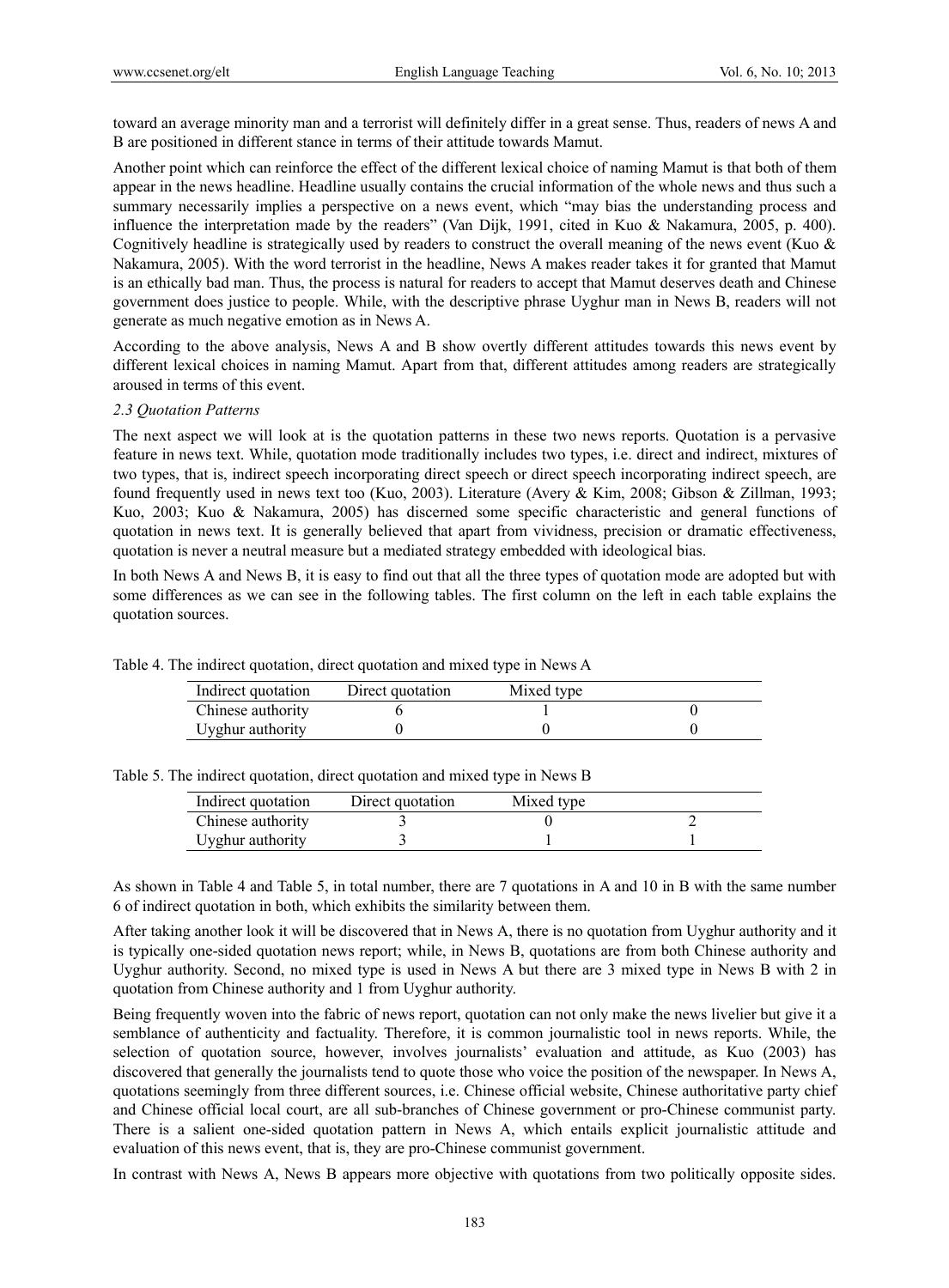The 10 quotations are evenly attributed to those two sides. Furthermore, by comparing the quotations from those two sides, we can see both are quoted indirectly for 3 times but one direct quotation and one mixture type from Uyghur authority and two mixture types from Chinese authority. With the notion that indirect quotation usually appears to indicate the agreement of what is said on the part of the journalist, it looks like the journalists of News B take what both sides said as authentic. We may discover, however, the journalistic stance is strategically and implicitly revealed through a close analysis.

First, Compared with indirect quotation, direct quotation is used to dissociate journalists with what is said or to distance journalists from the quoted words, but as Kuo (2003) shows direct quotation inevitably filters the quoted speaker's message by the selection of words and the choice of arranging materials. Through the quotation of Kadeer, the president of the Uyghur congress instead of Chinese party chief, Zhang Chunxian, the journalistic stance of News B is revealed to a certain degree. On the part of readers, indirect quotation, especially the one embedded with strong attitudinal vocabulary like this Kadeer quotation, "can influence news media consumer's perception of reality and judgment of issues" (Gibson & Zillman, 1993).

Second, the mixture types used in News B reflect the different attitude of the journalists toward China and Uyghur. As shown below, (1) is the mixture type of quotation from Chinese authority and (2) is from Uyghur authority.

(1) The court in the Xinjiang Uyghur Autonomous Region convicted Mamut of "organizing and heading a terrorist group, and intentional killing" and sentenced him to death on Monday, the Global Times, an English-language newspaper run by the Communist Party, reported.

(2) It said Mamut and other members of the group killed 15 people and wounded 14 others "with axes and knives" in Yecheng county on February, 28.

(3) The quick conviction and sentencing of Mamut in connection with the violence "casts serious doubts on the legitimacy of the trial, and we do not believe that it met international legal standards," Rebiya, Kadeer, the president of the congress, said in a statement published Tuesday on the organization's website.

To begin with rephrasing the Global Times' report about the court verdict by indirect speech, the journalists take a sudden replacement of paraphrase with direct quotation when it comes to the description of Mamut's crime. Based on that general role of direct speech in absolving journalists from endorsement of the linguistic form in the news source, this sudden change from indirect to direct and the sharp contrast construed by it reinforce the fact that Mamut's crime described here has nothing to do with the journalists and that is only what Chinese authority said. It works similarly in (2). With the same mixture type of quotation, the case, however, is different but very interesting in (3). First of all, the journalists' dissociation in (3) is achieved similarly as in (1) and (2). But simultaneously an appreciation word "quick" is strategically inserted into the rephrasing part. Whatever related with court should be given seriousness and justice, so the conviction is used to be slow, say nothing about sentencing people to death. The phrase "quick conviction" implies that Mamut may not receive fair trial and Chinese government did not take it seriously, which entails the journalists' negative judgment of Chinese government and also can trigger negative attitude toward China on the part of readers.

Third, the arrangement of the quotations from both sides also speaks. Basically, the quotations from the two sides are arranged in accordance with the topic. It is noticeable that the quotations from Chinese authority are always followed by the quotation from Uyghur authority as the counterpart with opposite statements or unfavorable remarks. By putting what Chinese authority said before Uyghur authority, the situation is constructed under which the quotation from Chinese authority sets a target and every target is hit by Uyghur authority and then stops with no further chance for Chinese authority to hit back. Thus, the journalists of news B impresses readers that Uyghur authority is more reasonable and deserves more support in terms of this news event.

The close analysis of quotation patterns here seems to reinforce the fact that journalistic attitude and evaluation is involved in news text. It can take different forms, such as different quotation mode, delicate arrangement of quotations in a piece of news.

## **3. Conclusion**

This essay, by adopting SFG, takes a close look at two pieces of news reports on the same event from China Daily and CNN, which hold different stance politically and ideologically. Through the analysis of three saliently patterned linguistic features in them, that is, transitivity, naming of news actor and quotation patterns, we find that these two news reports are quite different and even completely opposite in making use of the three linguistic features. These differences construct such a notion that they embed their own journalistic attitude and evaluation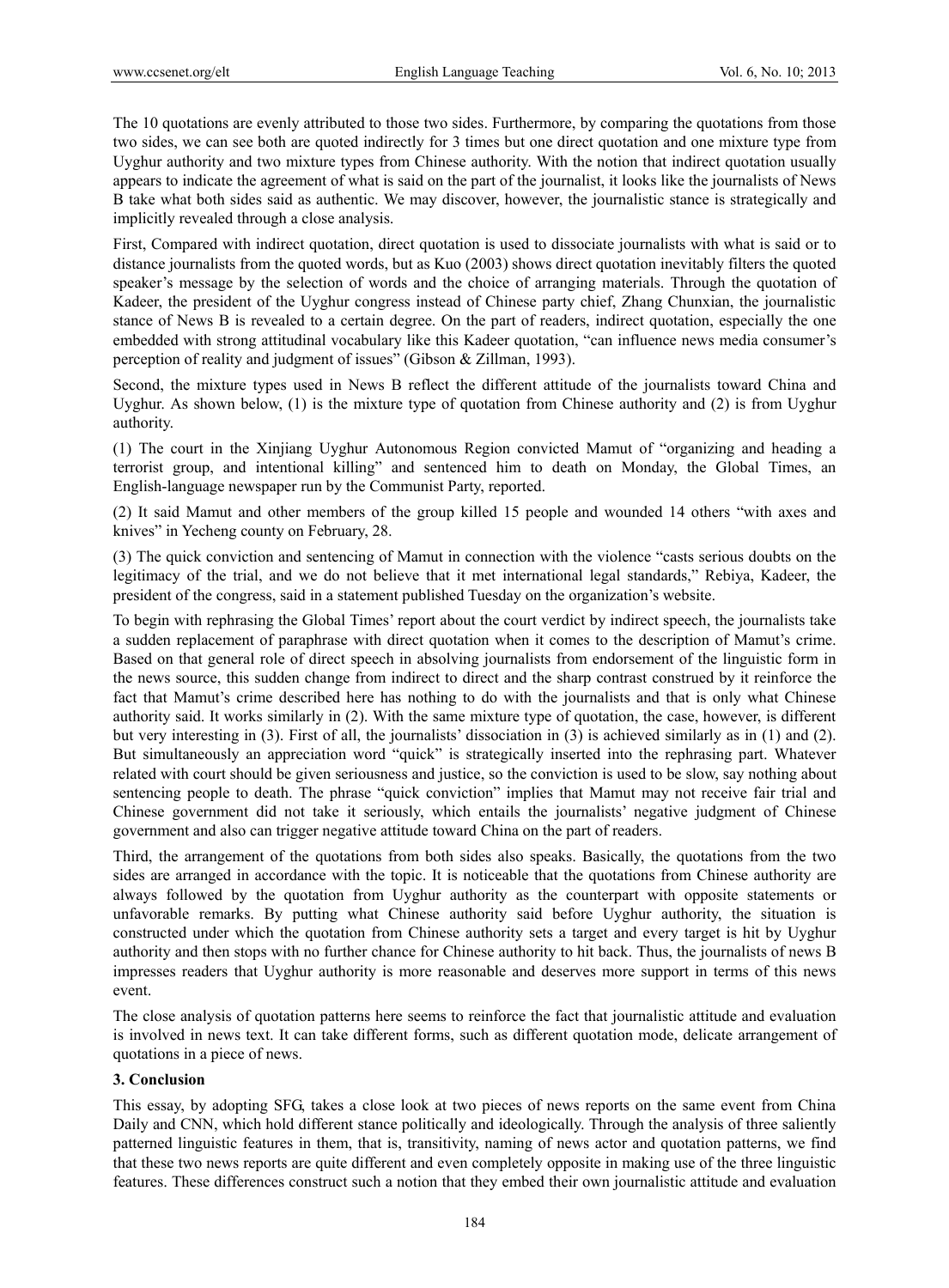of this news event in the news text and furthermore successfully activate readers to share the same perception of reality and judgment of this issue. China daily serves for Chinese government under the control of Chinese communist party but CNN is against it. Our analysis of these two news reports just provides testimony to this.

With the notion of newspaper serving different organizations or governments, readers are supposed to think critically when processing the information given by them. As college teachers, we are suggested to inform students of the fact that writers have to take a perspective whenever and whatever using language to express, and it is the same in news report. Teachers are supposed to take the responsibility of helping students become a critical reader.

#### **References**

- Avery, E., & Kim, S. (2008). Comprising or compromising credibility? Use of spokesperson quotations in news releases issued by major health agencies. *Public Relations Journal, 2*(4), 1-18.
- Coffin, C., Donohue, J., & North, S. (2009). *Exploring English grammar: From formal to functional*. New York: Routledge.
- Delin, J. (2000). *The language of everyday life*. London: SAGE.
- Gibson, R., & Zillman, D. (1993). The Impact of quotation in news reports on issue perception. *Journalism Quarterly, 70*(4), 793-800. http://dx.doi.org/10.1177/107769909307000405
- Kuo, S. H. (2007). Language as ideology: Analyzing quotations in Taiwanese news discourse. *Journal of Asian Pacific Communication, 17*(2), 281-301.
- Kuo, S. H., & Nakamura, M. (2005). Translation or transforming? A case study of language and ideology in the Taiwanese press. *Discourse Society*, *16*(3), 393-417.
- Lukin, A. (2003). Lessons in grammar: How ideology shapes the reporting of war. *Education Links*, *66/67*, 18-20.
- Lukin, A., Butt, D., & Matthiessen, C. (2004). Reporting war: Grammar as 'covert operation'. *Pacific Journalism Review*, *10*(1), 58-74.
- Thornborrow, J. (1994). The woman, the man and the filofax: Gender positions in advertising. In S. Mills (Ed.), *Gendering the reader* (pp. 128-132). New York: Harvester Wheatsheaf.
- White, P. (2004). Subjectivity, evaluation and point of view in media discourse. In C. Coffin, A. Hewings, & K. O'Hallosan (Eds.), *Applying English grammar* (pp. 229-246). London: Arnold.

#### **Appendices**

Appendix A – News

News A – China Daily

Xinjiang terrorist gets death sentence

Updated: 2012-03-28 07:42

The ringleader of a terrorist group was sentenced to death on Monday by the Intermediate People's Court of Kashgar prefecture in the Xinjiang Uygur autonomous region.

Abdukerim Mamut was found guilty of running a terrorist organization, leading terrorist attacks and murder, according to Tianshannet, a news website run by the regional government's information office.

Under Chinese law, he has the right to appeal the conviction and sentence.

According to trial information posted on the website, Mamut preached religious extremism to a circle of followers and founded a nine-member terrorist organization with himself as ringleader.

They selected targets and planned attacks, including checking the locations.

On the morning of Feb 28, according to the website, Mamut called the members together at his house, handed out knives and axes and instructed the group in the details of an attack to be carried out that day.

At 6 pm, they went to a crowded pedestrian street - Xingfu Road in Yecheng county near Kashgar in the southern Xinjiang - and attacked people with the knives and axes. Thirteen people died and 16 were injured. Two of those people later died.

Police rushed to the scene and Mamut was captured. They shot seven terrorists dead and one was wounded and later died.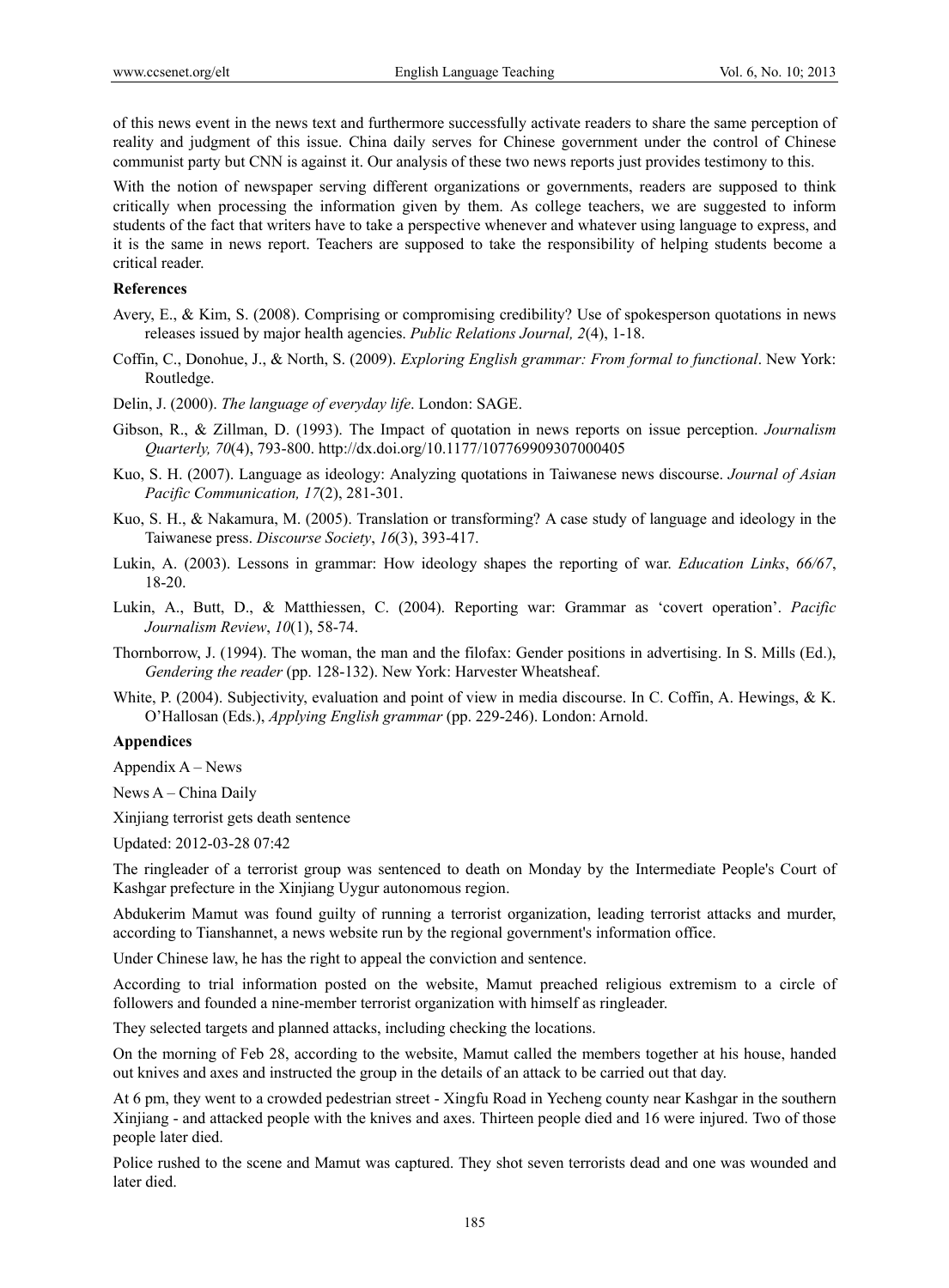One member from the public order joint defense force was killed and four police officers were injured.

Prosecutors presented evidence proving Mamut's guilt, including his confession, the website said.

The defendant's relatives and some of the victims and their families were among those attending the trial.

Zhang Chunxian, the Party chief of the region, recently said the attack was the result of agitation by overseas separatists, extremists and terrorists.

"The social situation in nearby countries and international anti-terrorism activities may have directly or indirectly prompted such incidents," Zhang said on March 7 on the sidelines of the annual session of the National People's Congress.

No mercy will be shown to those guilty of violent terrorist attacks in Xinjiang, Zhang said, and the government will not allow terrorists to wave knives at women, children and innocent people.

Yecheng county, in Kashgar prefecture, is about 1,500 km from the region's capital Urumqi. The county neighbors Kashmir region and is populated mostly by Uygur people.

Two similar terrorist attacks occurred in the prefecture in July, killing 14 people and leaving 42 wounded.

http://www.chinadaily.com.cn/cndy/2012-03/28/content\_14927483.htm

News B – CNN

China sentences Uyghur man to death after violence

March 28, 2012 – Updated 0712 GMT (1512 HKT)

Hong Kong (CNN) – A local court in the far western Chinese province of Xinjiang has sentenced to death a Uyghur man who it says led an attack in a busy street last month that left 15 people dead, Chinese state media reported.

The World Uyghur Congress, an exile group, condemned the sentence and contested the Chinese authorities' account of the violence. It also questioned whether the defendant, Abdukerem Mamut, received a fair trial.

The court in the Xinjiang Uyghur Autonomous Region convicted Mamut of "organizing and heading a terrorist group, and intentional killing" and sentenced him to death on Monday, the Global Times, an English-language newspaper run by the Communist Party, reported.

It said Mamut and other members of the group killed 15 people and wounded 14 others "with axes and knives" in Yecheng County on February 28. The police detained Mamut at the scene and shot dead the other attackers, according to the report.

The Chinese authorities said four policemen were wounded and one local security officer was killed in the clash.

But the World Uyghur Congress offered a different version of events, saying that according to unidentified local people, the violence left 10 Uyghurs, seven members of the security forces and five other people dead, as well as 11 Uyghurs wounded.

The Chinese authorities have often blamed militants of Uyghur descent for outbreaks of violence in Xinjiang in recent years, labeling them terrorists.

Uyghurs are ethnic Turks who are linguistically, culturally and religiously distinct from China's majority Han population.

The quick conviction and sentencing of Mamut in connection with the violence "casts serious doubts on the legitimacy of the trial, and we do not believe that it met international legal standards," Rebiya Kadeer, the president of the congress, said in a statement published Tuesday on the organization's website.

"The death sentence is not only used arbitrarily against Uyghurs who dare to stand up for their basic human rights, but also to intimidate the Uyghur population," Kadeer said.

Xinjiang was rocked by the worst violence in decades in July 2009 when rioting between Uyghurs and Han Chinese left nearly 200 people dead and 1,700 wounded in the regional capital, Urumqi.

Last year, the authorities carried out a two-month security operation, which ended in October, against violence, terrorism and radical Islam across Xinjiang, a resource-rich region, which borders Pakistan, Afghanistan and several Central Asian states.

The tightened security measures included 24-hour security patrols of troubled areas, identity checks and random street searches of people and vehicles.